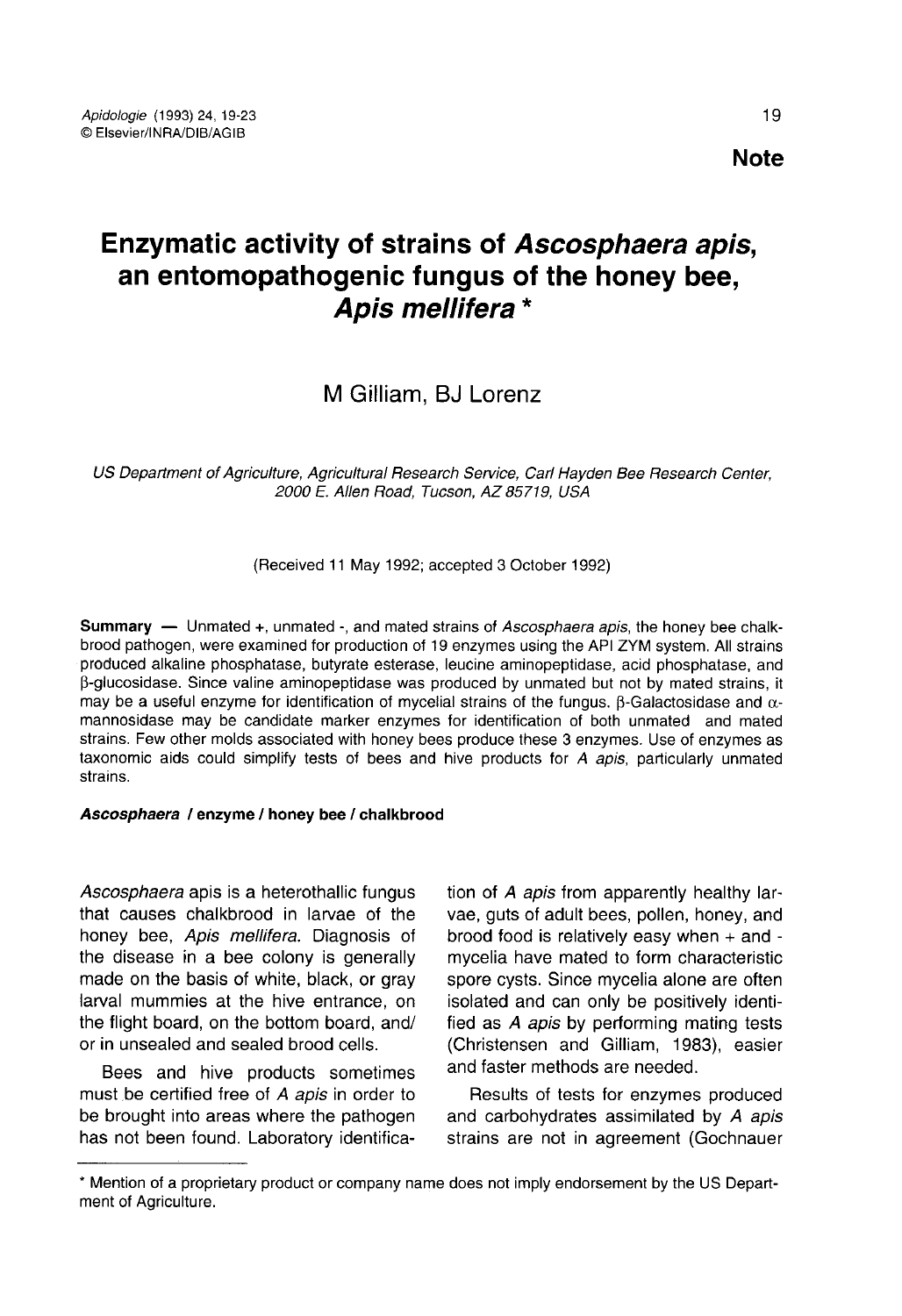and Margetts, 1979; Chmielewski and Glinski, 1980/1981; Kowalska, 1984; Alonso et al, 1990). Recently, isolates of A apis from Spain were examined using the API ZYM system (Alonso et al, 1990), but it is not clear whether these were +, -, and/or mated strains.

Using the API ZYM system, we determined and compared enzymatic profiles of A apis unmated +, unmated -, and sporulated mated strains having spore cysts. Such profiles may be useful not only in identification of mycelial strains of A apis but also in detection of strain differences and determination of the role of extracellular enzymes in virulence of A apis.

Fifteen strains of A apis were tested. Two of these were +, 7 were -, and 6 were mated strains with spore cysts. Two of these, Nebr-1(+) and Nebr-31(-), were originally collected from Nebraska in 1971 (Christensen and Gilliam, 1983). The other unmated strains were fresh isolates from chalkbrood mummies from Tucson. When necessary, + and - hyphae were separated, and mating types were assigned on the basis of fruiting in crosses with the Nebraska strains and/or with ATCC 13785, LS Olive's  $+$  A apis strain; crosses to obtain mated strains for API ZYM tests were then made (Christensen and Gilliam, 1983).

Preliminary tests revealed that previous methods used to prepare fungal inocula for API ZYM tests of molds (Bridge and Hawksworth, 1984; Satyanarayana et al, 1985; Gilliam et al, 1989) were unsatisfactory for A apis even when various combinations of these methods and appropriate media for the bee pathogen were used. Difficulties were often encountered in production of sufficient fungal inocula and in variability of the level of enzyme activity.

Therefore, based on extensive preliminary work, the following procedure was devised to give reproducible results. Unmated strains of A apis were grown for 9 days on plates of Sabouraud dextrose agar with 0.2% yeast extract (SDA-YE) maintained at 25 °C. Two to 3 pieces of mycelium from each culture were placed in separate sterile tissue grinders with 1-2 ml of sterile water and homogenized until a uniform turbid mycelial suspension was obtained. The suspension was examined microscopically, transferred to a sterile test tube, and standardized to McFarland No 4 with sterile water. Mated strains were grown for 2 wk on SDA-YE plates at room temperature to obtain mature spore cysts. Cultures showing good sporulation were processed as described above and included mycelia, spore cysts, and spores. API ZYM test strips (Analytab Products, Plainview, NY) were then inoculated, incubated, and read according to the manufacturer's directions.

Results of final replicated tests of 15 strains of A apis are shown in figure 1. Data are presented using the methods of Bridge and Hawksworth (1984) which allow easy detection of differences and similarities in profiles of enzymatic activity of A apis strains. Since the blocks in figure 1 represent ranges of activity, there were no differences in results between replicates. This is also probably due to the fact that the inocula were produced in exactly the same way for each replicate. All strains were tested twice at minimum; some, particularly the reference strains (Nebr-1, Nebr-31, and ATCC 13785), were tested as many as 4 times. Thus, the methods developed are reproducible.

Uninoculated Sabouraud dextrose broth with 0.2% yeast extract gave negative results in API ZYM tests. Myristate lipase, cystine aminopeptidase, trypsin, α-galactosidase, β-glucuronidase, α-glucosidase, and  $\alpha$ -fucosidase were not produced by any strains. Only one strain produced chymotrypsin. All strains produced alkaline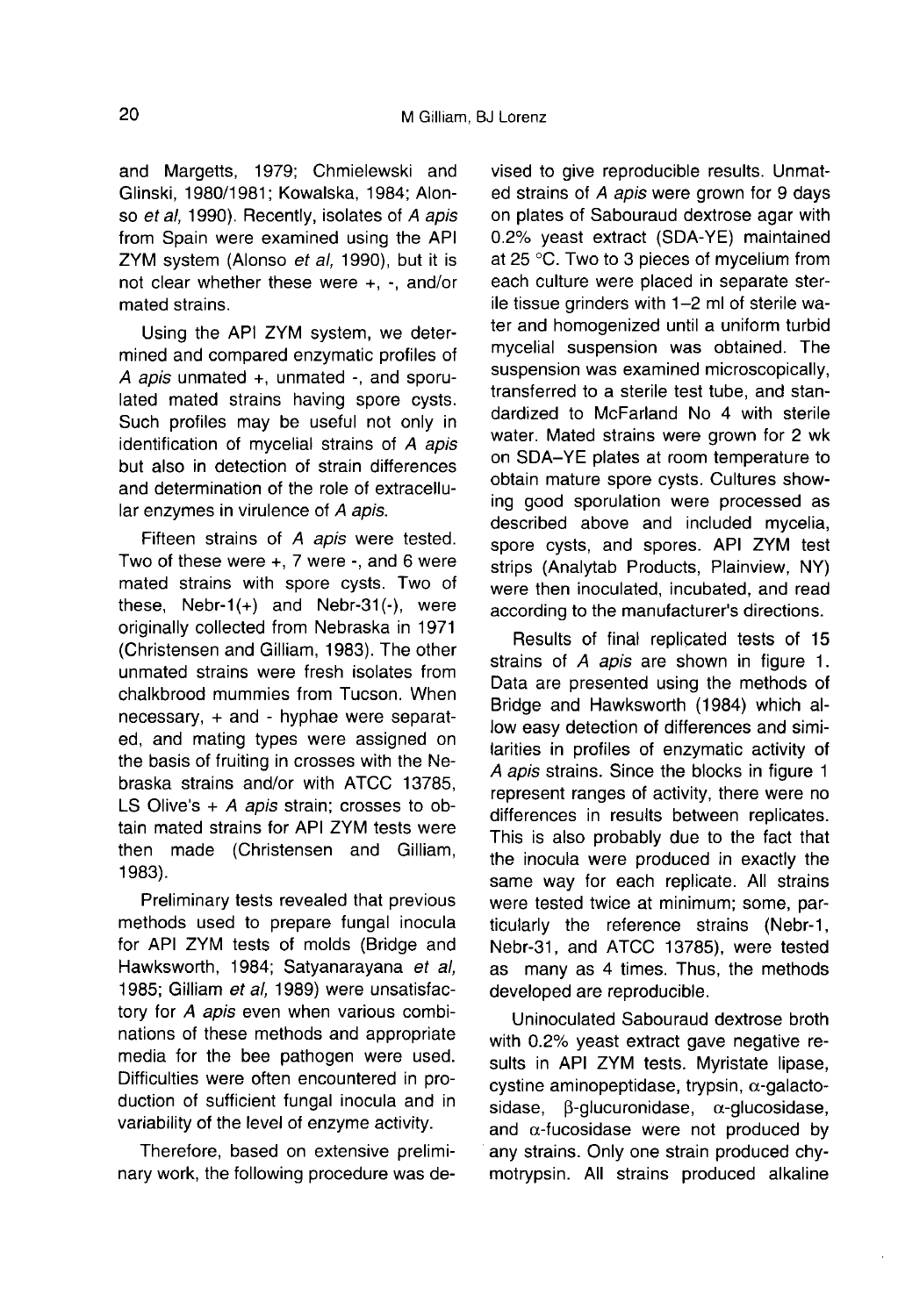

Fig 1. Results of the API ZYM enzyme test system with 15 strains of Ascosphaera apis. Strong positive reactions (20 to  $\geq$  40 nm) are indicated by a solid block, and moderate reactions (5 to 20 nm) by a half-solid block.  $1 =$  Control;  $2 =$  alkaline phosphatase;  $3 =$  butyrate esterase;  $4 =$  caprylate esteraselipase;  $5 =$  myristate lipase;  $6 =$  leucine aminopeptidase;  $7 =$  valine aminopeptidase;  $8 =$  cystine aminopeptidase; 9 = trypsin; 10 = chymotrypsin; 11 = acid phosphatase; 12 = phosphoamidase; 13 =  $\alpha$ dalactosidase: 14 = β-dalactosidase: 15 = β-dłucuronidase: 16 = α-dlucosidase: 17 = β-dlucosidase: 18 = N-acetyl-B-glucosaminidase;  $19 = \alpha$ -mannosidase;  $20 = \alpha$ -fucosidase.

phosphatase, butyrate esterase, leucine aminopeptidase, acid phosphatase, and β-glucosidase. All but one strain produced caprylate esterase-lipase and β-galactosidase. Alkaline phosphatase was the only enzyme produced in high concentration  $(≥ 30$  nmol) by all strains.

There are some differences in our results compared to those obtained from isolates from Spain (Alonso et al, 1990) which could be due to variations in strains, methods, or the API ZYM kits used. For example, only one of our unmated strains approached the levels of phosphoamidase that were found in Spanish strains, and  $α$ mannosidase was not produced by 3 of our strains. Also, our strains did not produce α-glucosidase, whereas 78.3% of strains produced amounts of 10 nm.

Predominantly mycelial inocula of some fungal species produce the same enzymes, although in reduced amounts, as spore suspensions (Bridge and Hawksworth, 1984; Gilliam et al, 1989). However, in the A apis strains that we tested, valine aminopeptidase was produced by unmated but not by mated strains. Also, phosphoamidase and N-acetyl-β-glucosamidase were produced by all or most, respectively, of the unmated but only one of the mated strains. Thus, these 3 enzymes may be useful for identification of mycelia of A apis associated with honey bees. Of these, va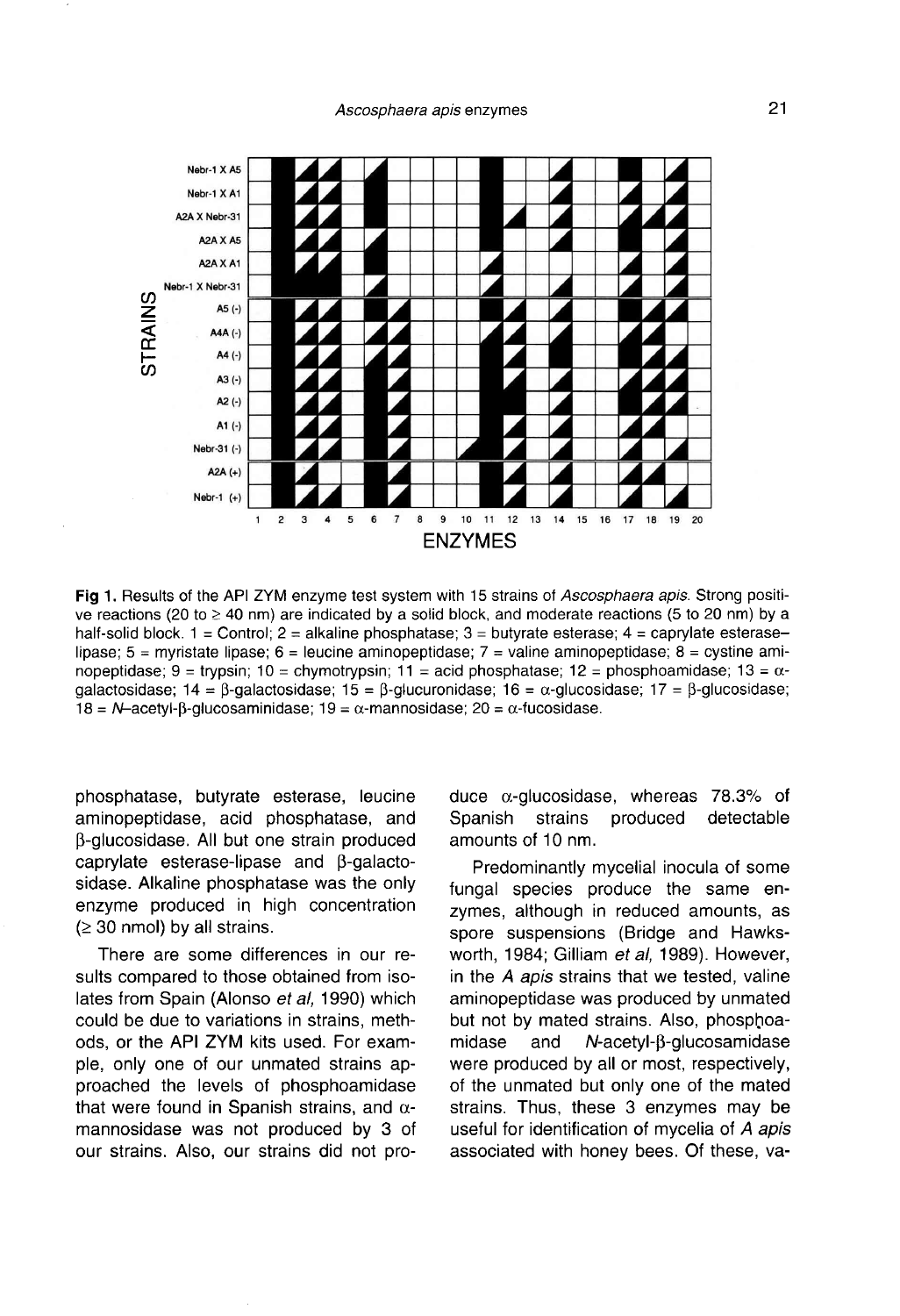line aminopeptidase may be the most useful marker since few molds associated with honey bees produce this enzyme (Gilliam et al, 1989). β-Galactosidase and  $α$ mannosidase may be candidate marker enzymes for identification of both mated and unmated A apis strains since they were produced by most strains tested but are rarely produced by bee-associated molds (Gilliam et al, 1989). Overall, + and - strains gave similar results, but more unmated strains, particularly + ones, must be evaluated.

In this study, cultures were incubated for the minimum time required for all strains within a group (unmated or mated) to produce sufficient inocula for the API ZYM test strips and for mature spore cysts to be present in mated strains. This required 9 d of incubation for unmated strains and 2 wk for mated strains. We recognize that enzyme profiles may be affected both by growth times and the type of inoculum. However, this does not negate the possible use of enzymes as markers for A apis from bees and hive prod ucts. Plating would be required to isolate molds for testing, and the same incubation times that we used should produce sufficient inocula and reproducible results.

We shall use these methods to test additional A apis strains, particularly those from other geographical areas and from other bee species as they become available, to determine whether the enzymatic profiles obtained in the present study are indicative of most A apis strains and to test further the feasibility of using marker enzymes to identify unmated A apis strains and to distinguish A apis from other molds commonly associated with bees.

Résumé — Activité enzymatique de souches d'Ascosphaera apis, champignon entomopathogène de l'abeille (Apis mellifera L). Le champignon Ascosphaera apis, responsable du couvain plâtré chez l'abeille, existe à l'état de mycélium (+ ou -) et de formes fécondées sporulées. À l'aide du système API ZYM, nous avons déterminé et comparé les profils enzymatiques de 15 souches (soit non fécondées +, non fécondées -, soit fécondées et sporulées avec des sporocystes). Ces profils peuvent être utiles pour identifier des souches mycéliennes, pour détecter des différences de souches et pour dé-<br>terminer de rôle des enzymes terminer le rôle des enzymes extracellulaires dans la virulence d'*A apis*. Des méthodes de préparation d'inoculums pour les tests ont été mises au point, car les méthodes existantes pour les moisissures ne donnaient pas satisfaction. Toutes les souches ont produit de la phosphatase alcaline, de la butyrate estérase, de la leucine aminopeptidase, de la phosphatase acide et de la β-glucosidase. La valine aminopeptidase a été produite par les souches non fécondées mais non par les souches fécondées. La phosphoamidase et la N-acétyl-β-glucosaminidase ont été respectivement produites par toutes ou presque toutes les souches non fécondées, mais par une seule des souches fécondées. Ces 3 enzymes peuvent donc être utilisés pour identifier les souches mycéliennes d'A apis associées aux abeilles. Parmi eux, la valine aminopeptidase est peut-être le marqueur le plus utile, puisque peu de moisissures associées aux abeilles la produisent. Pour la même raison, la β-galactosidase et l'α mannosidase, produites par la plupart des souches testées, sont des candidats comme enzymes marqueurs pour les souches fécondées et non fécondées d'A apis.

# Ascosphaera apis / enzyme / couvain plâtré

Zusammenfassung — Enzymatische Aktivität von Stämmen von Ascosphae-